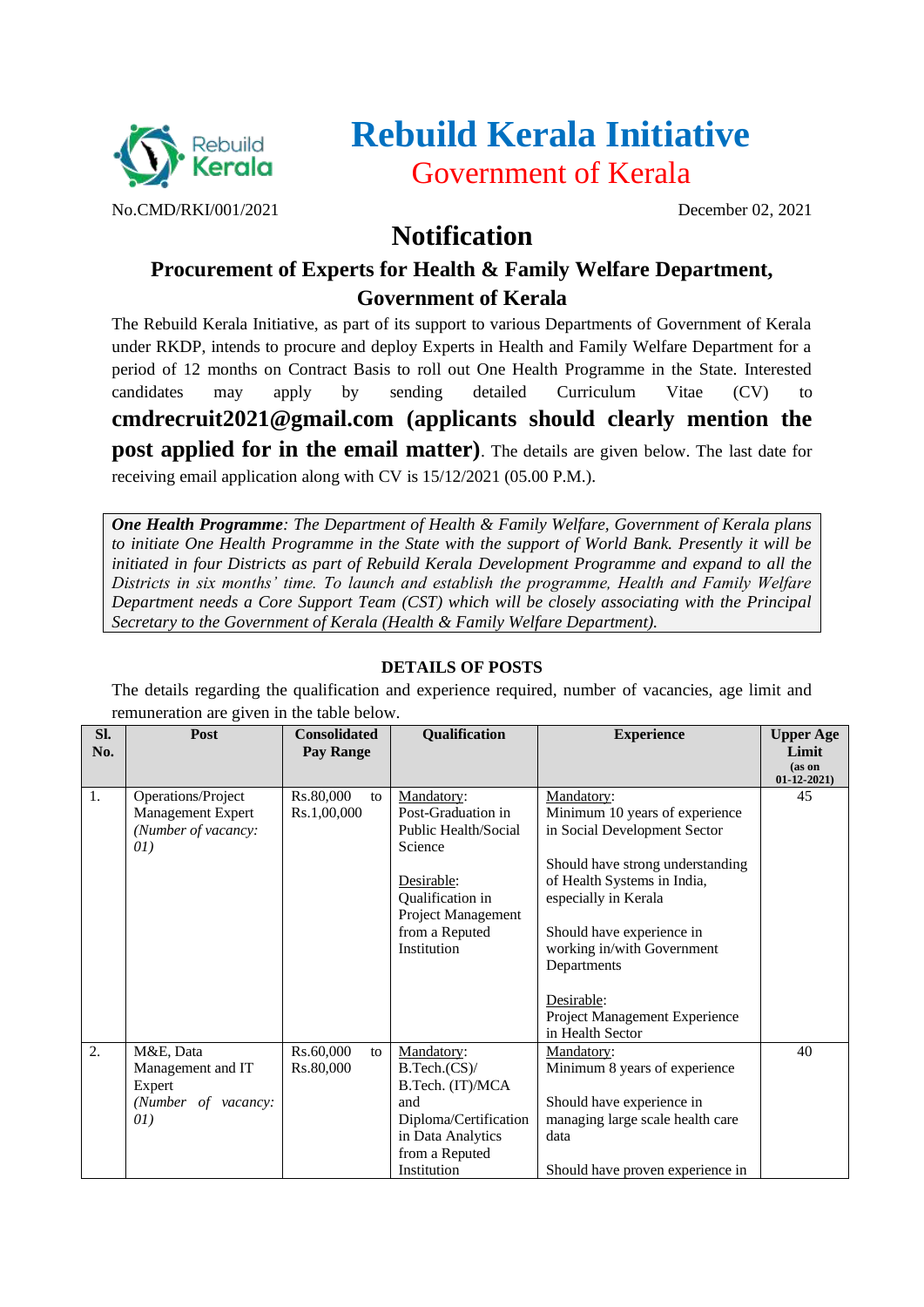| SI.<br>No. | Post                                                      | <b>Consolidated</b><br>Pay Range | Qualification                                                                                                                                                | <b>Experience</b>                                                                                                                                                                                                                                                                                                                           | <b>Upper Age</b><br>Limit<br>(as on<br>$01-12-2021$ |
|------------|-----------------------------------------------------------|----------------------------------|--------------------------------------------------------------------------------------------------------------------------------------------------------------|---------------------------------------------------------------------------------------------------------------------------------------------------------------------------------------------------------------------------------------------------------------------------------------------------------------------------------------------|-----------------------------------------------------|
|            |                                                           |                                  | Desirable:<br>PG in<br>Management/MBA                                                                                                                        | data system development &<br>management, data analysis and<br>planning support<br>Desirable:<br>Experience in Monitoring &<br><b>Evaluation of Government</b><br>Projects                                                                                                                                                                   |                                                     |
| 3.         | Communication<br>Specialist<br>(Number of vacancy:<br>01) | Rs.60,000<br>to<br>Rs.80,000     | Mandatory:<br>PG in Mass<br>Communication /<br>Journalism/Communi<br>cation Management/<br>Communicative<br>English<br>Desirable:<br>PG in<br>Management/MBA | Mandatory:<br>Minimum 8 years of experience<br>Should have experience in<br>designing, developing and<br>implementing communication<br>related initiatives in Health or<br>Social Development Sector<br>Should have experience in<br>working in/with Government<br>Departments<br>Desirable:<br>Experience in Social Media<br>Communication | 40                                                  |

#### **Tentative Timeline**

The tentative timeline of the recruitment is as given in the table below:

| Sl.<br>No.     | <b>Activity</b>                         | <b>Critical Dates</b>                                                      |  |  |
|----------------|-----------------------------------------|----------------------------------------------------------------------------|--|--|
| 1.             | Receipt of Applications                 | 02.12.2021 (09.00 A.M.) to 15.12.2021 (05.00 P.M.)                         |  |  |
| $\gamma$<br>z. | Scrutiny of Applications                | 5 days from the last date for submission of online application (tentative) |  |  |
|                | Proficiency Test/Technical Presentation | 10 days from the last date of submission of online application (tentative) |  |  |
| 4.             | Final Interview                         | 12 days from the last date of submission of online application (tentative) |  |  |

#### **General Instructions**

- *Period of Contract will be for one year.*
- The applicants are required to go through the detailed notification carefully and decide themselves about their eligibility for this recruitment before applying.
- Applicants should clearly mention the POST applied for.
- RKI/CMD is not responsible for any discrepancy in submitting the application and CV through email.
- Incomplete/incorrect email application and applications without detailed CV will be summarily rejected. RKI/CMD under any circumstances will not entertain the information, if any, furnished by the candidate subsequently. If any lapse is detected during the scrutiny, the candidature will be rejected even though he/she comes through the final stage of recruitment process or even at a later stage.
- The applicant should not furnish any false, tampered, fabricated information or suppress any material information while filling up the application form. If the particulars furnished in the on-line application form do no tally with the Original documents produced by the Candidates his/her candidature will be rejected.
- Equivalency certificate of the respective University shall be produced for considering any other degree with reference to the notified degrees.
- RKI reserves the right to fill or not fill the post advertised.
- Only Post- Qualification experience of candidates/applicants will be considered